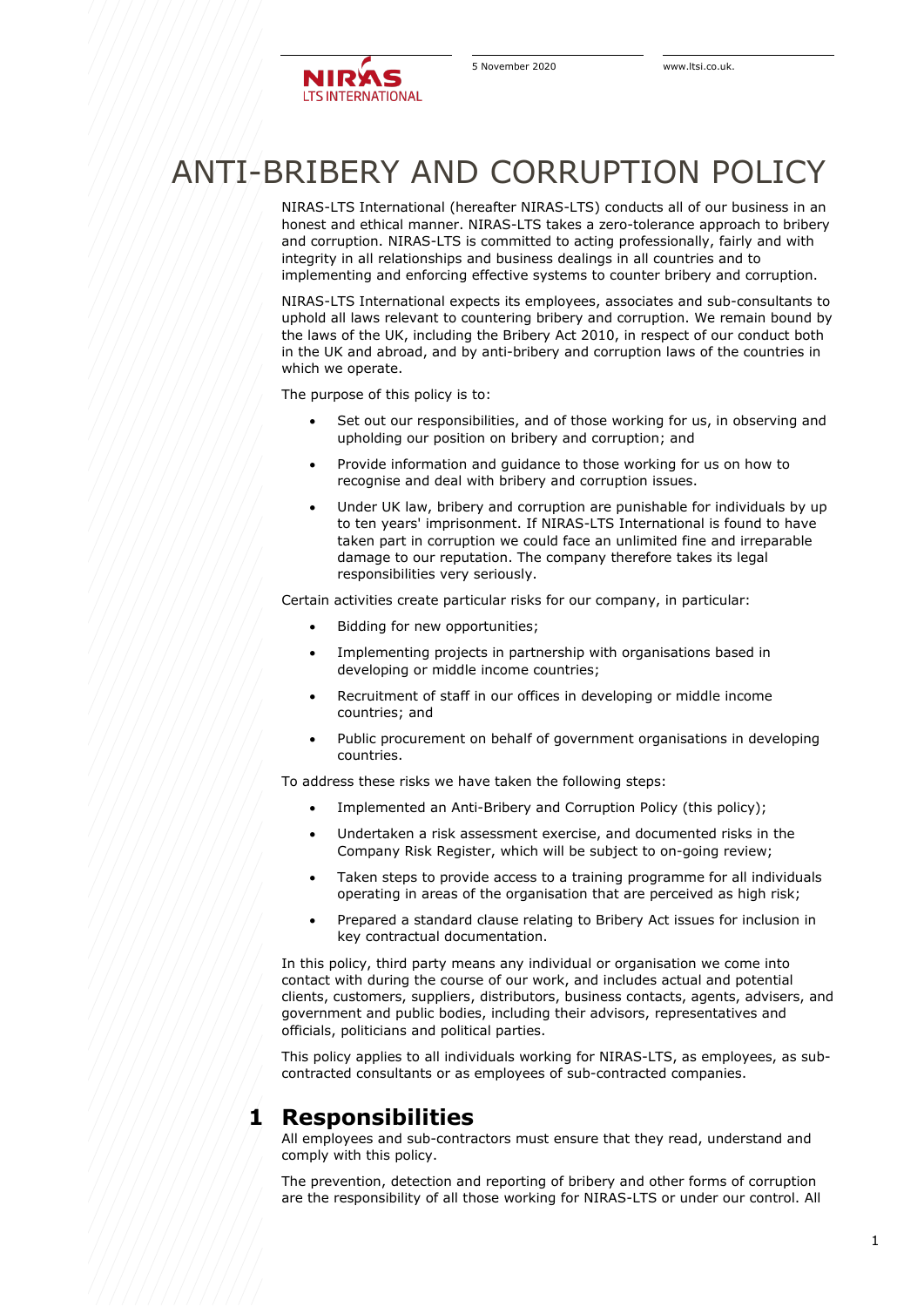

employees and sub-contractors are required to avoid any activity that might lead to, or suggest, a breach of this policy.

You must notify a NIRAS-LTS Director as soon as possible if you believe or suspect that a conflict with this policy has occurred, or may occur in the future. For example, if a client or potential client offers you something to gain a business advantage, or indicates to you that a gift or payment is required to secure their business. Further "red flags" that may indicate bribery or corruption are set out in Annex 1.

Any individual who breaches this policy will face disciplinary action, which could result in dismissal for gross misconduct.

The NIRAS-LTS Directors have responsibility for ensuring this policy complies with our legal and ethical obligations, for implementing this policy, for ensuring compliance with it, and for monitoring its use and effectiveness and dealing with any queries on its interpretation.

Consultants at all levels are responsible for ensuring those reporting to them are made aware of and understand this policy and are given adequate training on it.

#### **1.1 Duty of care**

A duty of care is the responsibility or the legal obligation of a person or organisation to avoid acts or omissions (which can be reasonably foreseen) to be likely to cause harm to others. Employers have a duty of care to their employees, which means that they should take all steps which are reasonably possible to ensure their health, safety and wellbeing. Employees also have responsibilities for their health and wellbeing at work - for example, they are entitled by law to refuse to undertake work that isn't safe without fear of disciplinary action.

If you fear for your safety or your freedom as a result of the actions taken by someone who is seeking a bribe, you should pay the bribe immediately; but take a note of the relevant details of the conversation (including the person's name, if possible) in order to report it. As soon as it is safe to do so, you should report the incident to the relevant authorities such as the local police or the British Embassy/ High Commission. You should also report the incident to a NIRAS-LTS Director as a matter of urgency.

### **1.2 Monitoring and review**

The NIRAS-LTS Directors will monitor the effectiveness and review the implementation of this policy and internal control systems and procedures on an annual basis at the time of the Management Review (one of our ISO9001 requirements). Any improvements identified for improving the effectiveness of our systems in countering bribery and corruption will be recorded and implemented as soon as possible. Inclusion in the Management Review process ensures that progress will be independently assessed by the ISO9001 auditors.

All employees and sub-contractors are responsible for the success of this policy and should ensure they use it to disclose any suspected danger or wrongdoing.

Employees and sub-contractors are invited to comment on this policy and suggest ways in which it might be improved. Comments, suggestions and queries should be addressed to the NIRAS-LTS Managing Director.

#### **1.3 Training and communication**

All employees will receive training on how to implement and adhere to this policy. Certain sub-contractors operating in areas or circumstances that are deemed by any NIRAS-LTS Director to be at high risk of bribery or corruption, or where required by a client, will also receive training, or will have to confirm that they have already received sufficient training.

Our zero-tolerance approach to bribery and corruption must be communicated to all sub-contractors, suppliers, agents and other business partners at the outset of our relationship with them and as appropriate thereafter. This will normally be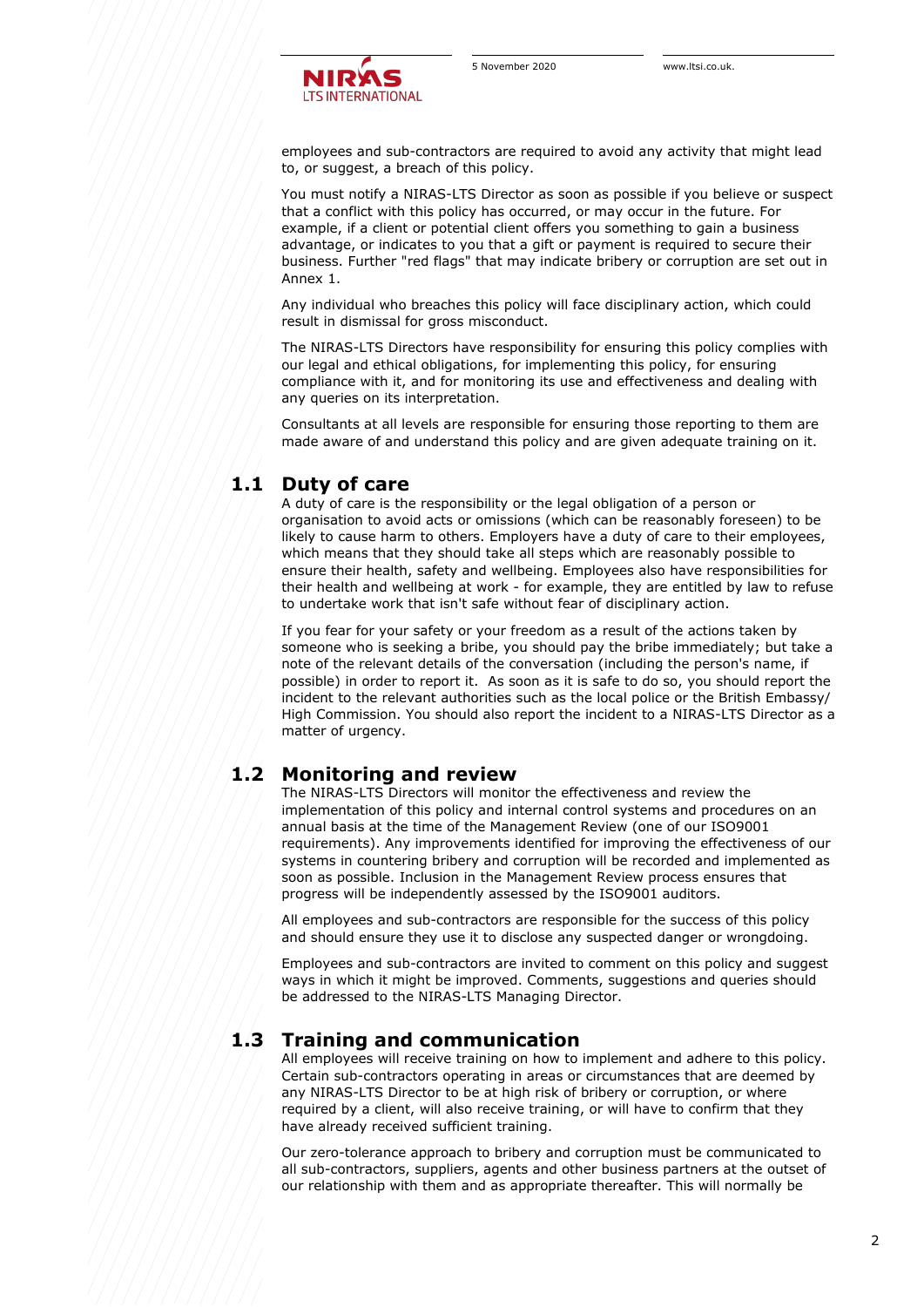

through the contractual documentation provided by NIRAS-LTS. If, for any reason, the contractual documentation is delayed or the relationship does not involve a written contract, this policy (or a link to it) should be provided at the earliest opportunity.

The NIRAS-LTS Directors have responsibility for ensuring this policy complies with our legal and ethical obligations, for implementing this policy, for ensuring compliance with it, and for monitoring its use and effectiveness and dealing with any queries on its interpretation.

Employees and sub-contractors at all levels are responsible for ensuring those reporting to them are made aware of and understand this policy and are given adequate training on it.

# **2 Principles**

### **2.1 What is not acceptable?**

It is not acceptable for you (or someone on your behalf) to:

- give, promise to give, or offer, a payment, gift or hospitality with the expectation or hope that a business advantage will be received, or to reward a business advantage already given;
- give, promise to give, or offer, a payment, gift or hospitality to a government official, agent or representative to "facilitate" or expedite a routine procedure;
- accept payment from a third party that you know or suspect is offered with the expectation that it will obtain a business advantage for them;
- accept a gift or hospitality from a third party if you know or suspect that it is offered or provided with an expectation that a business advantage will be provided by us in return;
- threaten or retaliate against another worker who has refused to commit a bribery offence or who has raised concerns under this policy; or
- engage in any activity that might lead to a breach of this policy.

#### **2.2 Bribery**

A bribe is an inducement or reward offered, promised or provided in order to gain any commercial, contractual, regulatory or personal advantage.

Examples:

*Offering a bribe:* You offer a potential business partner a few days in a nice hotel, but only if they agree to do business with us.

This would be an offence as you are making the offer to gain a commercial and contractual advantage. We may also be found to have committed an offence because the offer has been made to obtain business for NIRAS-LTS International. It may also be an offence for the potential client to accept your offer.

*Receiving a bribe:* A supplier gives your nephew a job, but makes it clear that in return they expect you to use your influence in our organisation to spend project funds on a particular activity.

It is an offence for a supplier to make such an offer. It would be an offence for you to accept the offer as you would be doing so to gain a personal advantage.

*Bribing a foreign official:* You arrange for the organisation to pay an additional payment to a foreign official to speed up an administrative process, such as clearing items through customs.

The offence of bribing a foreign public official has been committed as soon as the offer is made. This is because it is made to gain a business advantage for us.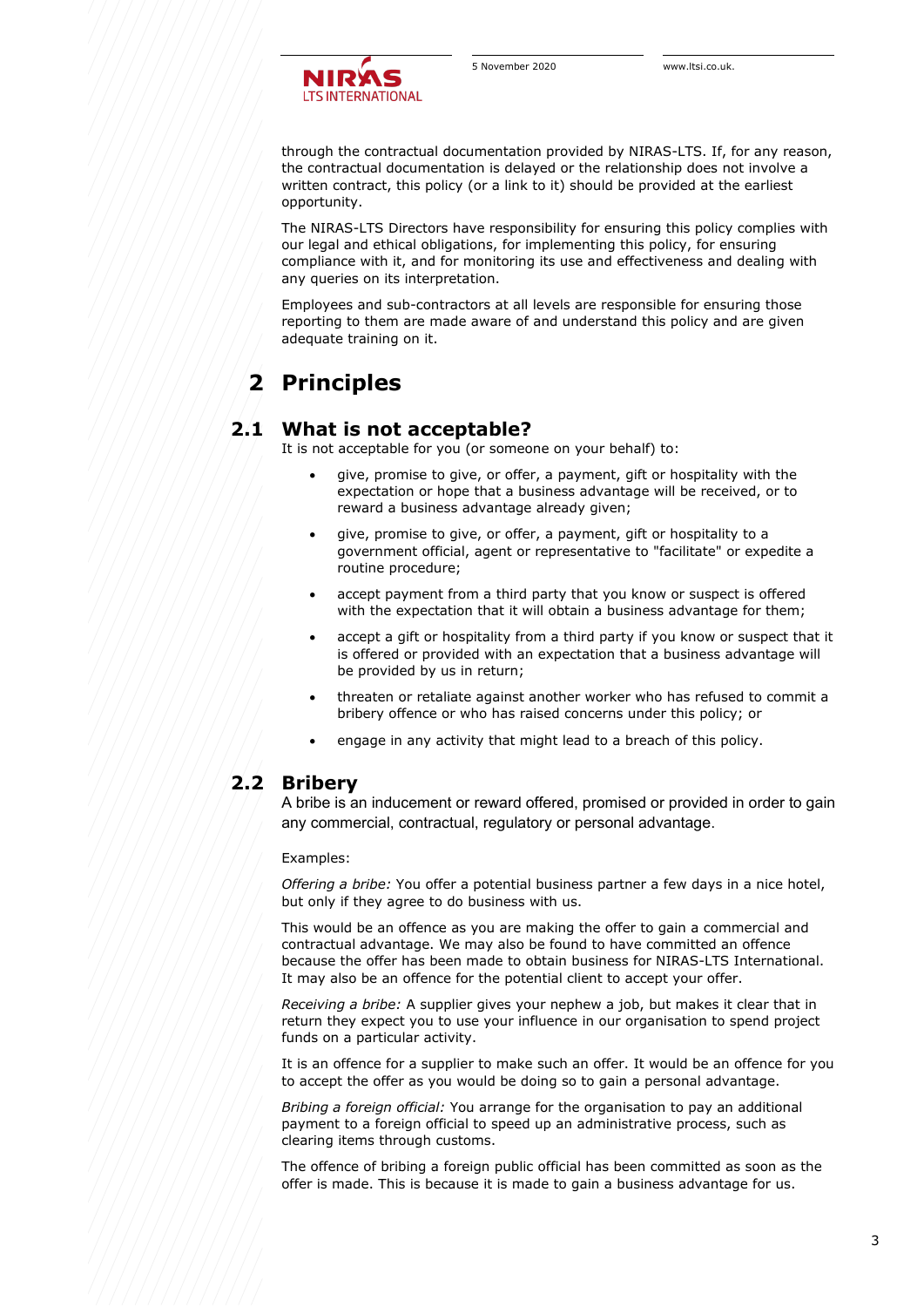

## **2.3 Hospitality and gifts**

This policy does not prohibit normal and appropriate hospitality (given and received) to or from third parties and the giving or receipt of gifts, provided that this is done in accordance with the Bribery Act 2010.

Normal and appropriate hospitality and gifts would include where the hospitality or gift:

- is not made with the intention of influencing a third party to obtain or retain business or a business advantage, or to reward the provision or retention of business or a business advantage, or in explicit or implicit exchange for favours or benefits;
- complies with local law;
- is given in the name of NIRAS-LTS International, not in your name;
- does not include cash or a cash equivalent (such as gift certificates or vouchers);
- is appropriate in the circumstances (e.g. the giving of a small gift at Christmas time), is of an appropriate type and value and is given at an appropriate time;
- is given openly, not secretly; and
- is not offered to, or accepted from, government officials or representatives, or politicians or political parties, without the prior approval of a NIRAS-LTS International Director.

#### **2.4 Facilitation payments and kickbacks**

NIRAS-LTS, its employees or its subcontractors do not make, and will not accept, facilitation payments or "kickbacks" of any kind. Facilitation payments are typically small, unofficial payments made to secure or expedite a routine government action by a government official. They are not commonly paid in the UK, but are common in some other jurisdictions.

If you are asked to make a payment on our behalf, you should always be mindful of what the payment is for and whether the amount requested is proportionate to the goods or services provided. You should always ask for a receipt which details the reason for the payment. If you have any suspicions, concerns or queries regarding a payment, you should raise these with a NIRAS-LTS International Director.

Kickbacks are typically payments made in return for a business favour or advantage. All employees and sub-contractors must avoid any activity that might lead to, or suggest, that a facilitation payment or kickback will be made or accepted by us.

## **3 Process**

#### **3.1 Record-keeping**

NIRAS-LTS keeps financial records and has appropriate internal controls in place that will provide evidence for the business reason for making payments to third parties.

You must declare all hospitality or gifts accepted or offered to the NIRAS-LTS Managing Director who is responsible for quality (ISO9001). NIRAS-LTS keeps a written record of gifts (see QF30 Register of Gifts). The list will be subject to Executive Team review.

You must ensure all expenses claims relating to hospitality, gifts or expenses incurred to third parties are submitted in accordance with our expenses policies and specifically record the reason for the expenditure.